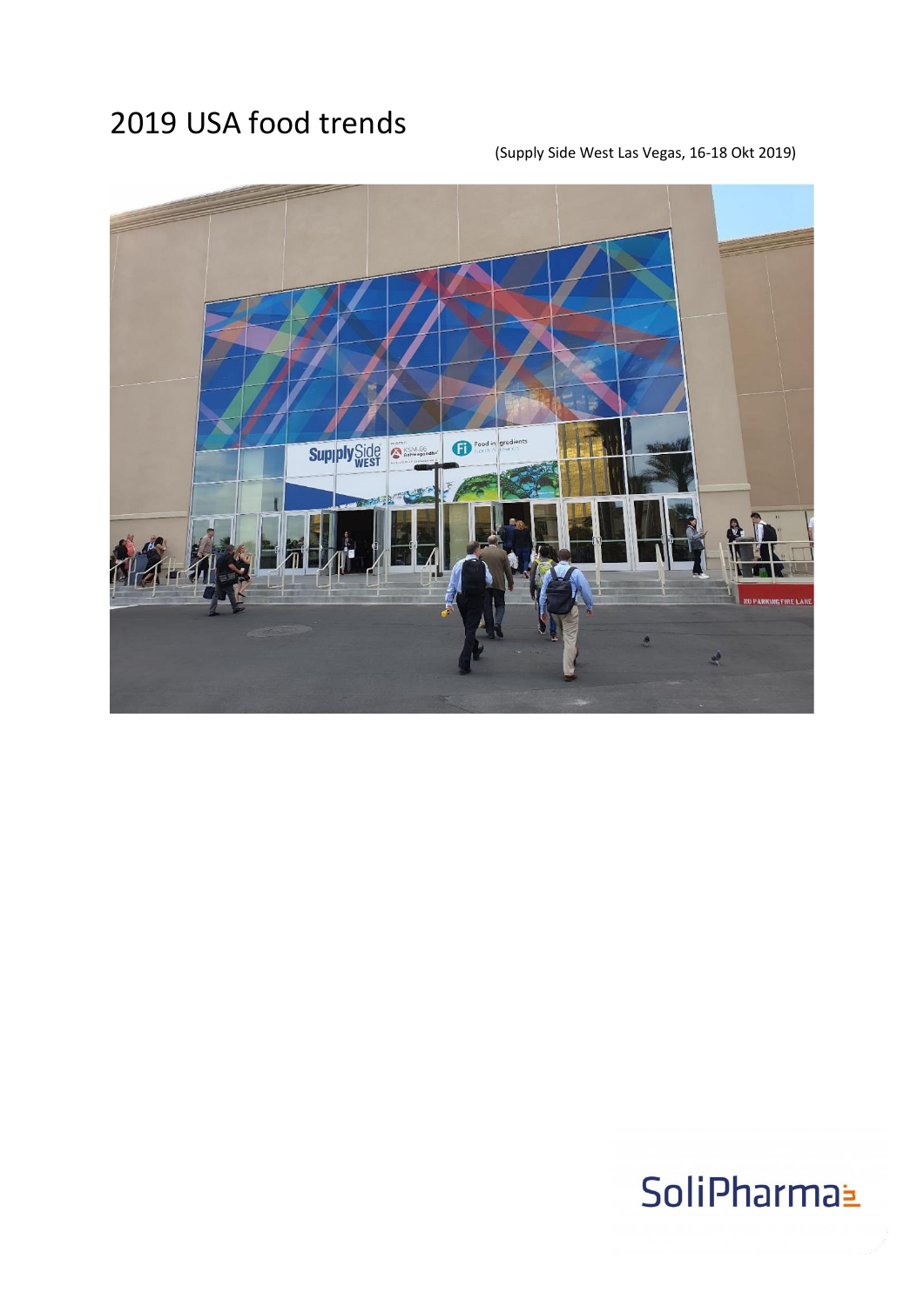### **Preface**

The trends as revealed in the food market in the USA in 2019 are based on 3 major cultural developments, 3 shifts of paradigms that are seen as determining the future of consumer and business culture in the USA.

These 3 cultural developments can be recognized by 16 primary components, also known as 16 macro forces, which in turn are the carriers of 51 identified trends.

These developments will be explained below and those trends, which could be relevant for the nutritional supplements market, will be further elaborated.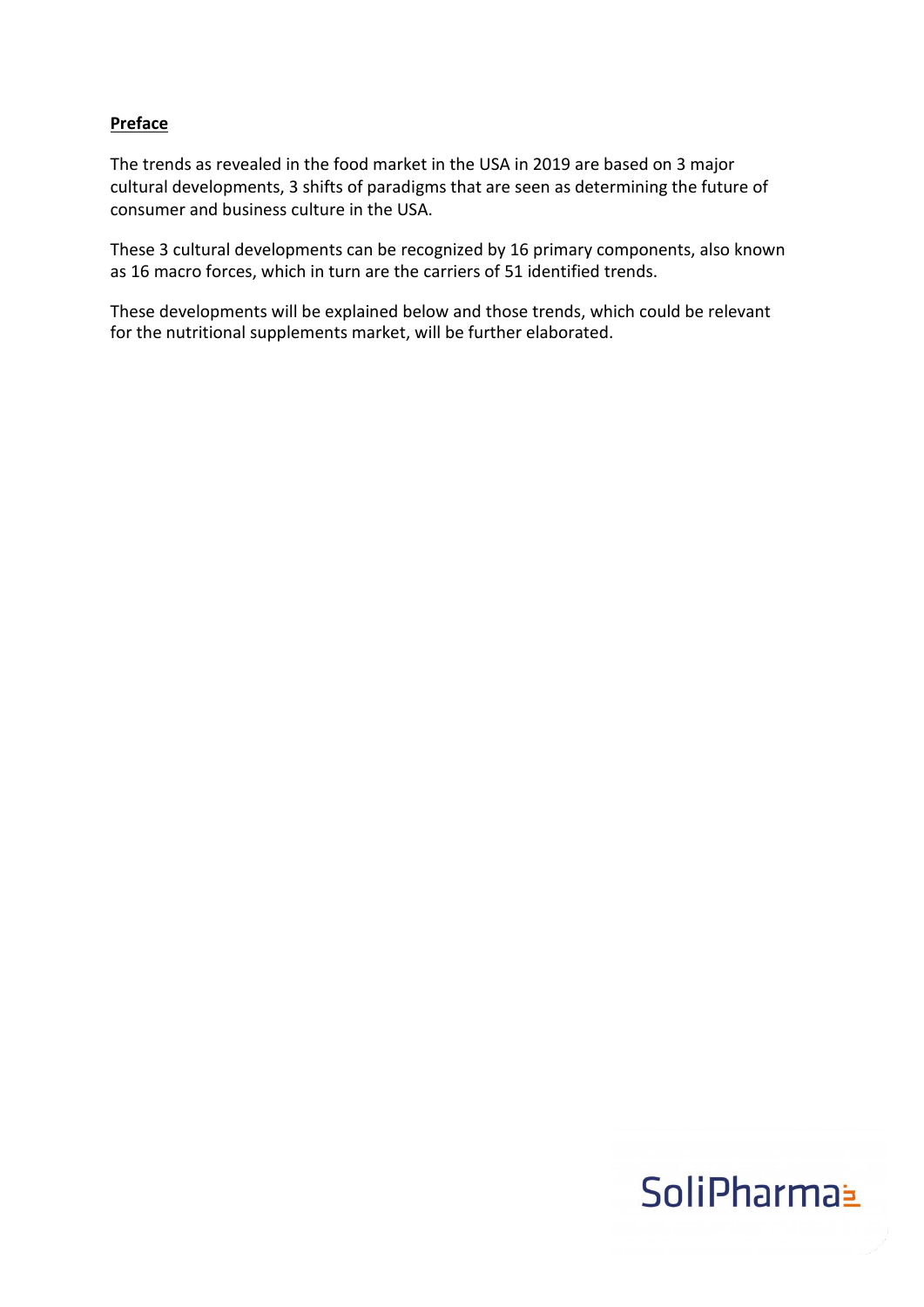### **The 1st cultural paradigm shift**

### *The consumer in charge (vs industry and government)*

Increasingly, consumers show that they are fed up with the modern food system full of processed, empty-calorie foods. Consumers themselves are looking for the right food and preparation methods that help to remain vital in all stages of life. Increased awareness and involvement mean a shift to proactive health management and a greater need for transparency. At the same time this opens the door for renewed confidence in the wisdom of old cultures and practices as well as alternative, not widely known traditional foods (including superfoods). Health and well-being are approached more holistically, where opinions can be temporarily more important than scientific evidence

The macro forces by which  $1<sup>st</sup>$  cultural paradigm shift can be recognized are:

a) **A great confidence in the plant kingdom** (vs animal-based agriculture)

Social, environmental, animal welfare and health concerns have led to the need for replacement and/or reduction of the consumption of meat and milk products with plant products. Under this macro force, the following trends reveal:

- a. Eat more plants; more nutrients-dense plants in the diet, from omnivoor towards vegan
- b. Plant based ethics; preventing the nasty side effects of animal food-based food industry

Both above trends lead to greater demand for vegan ingredients

b) **The more protein the better** (vs fats and sweeteners).

Consumers appear to be pursuing more protein per consumption while there seems to be no fear of excessive consumption of proteins. There remains room for protein from dairy and meat provided this is being produced responsibly.

Under this macro force, the following trends reveal:

- a. More protein; replace fat and sugar with protein
- b. Responsible meat & dairy protein
- c. Plant protein

The above trends lead to greater demand for proteins, especially plant proteins

### **c) Listening to ancient cultures**

As an alternative to the apathetic industry and inactive government, consumers seek the intelligence of old cultures in relation to food and their preparation methods. Under this macro force reveal the following trends:

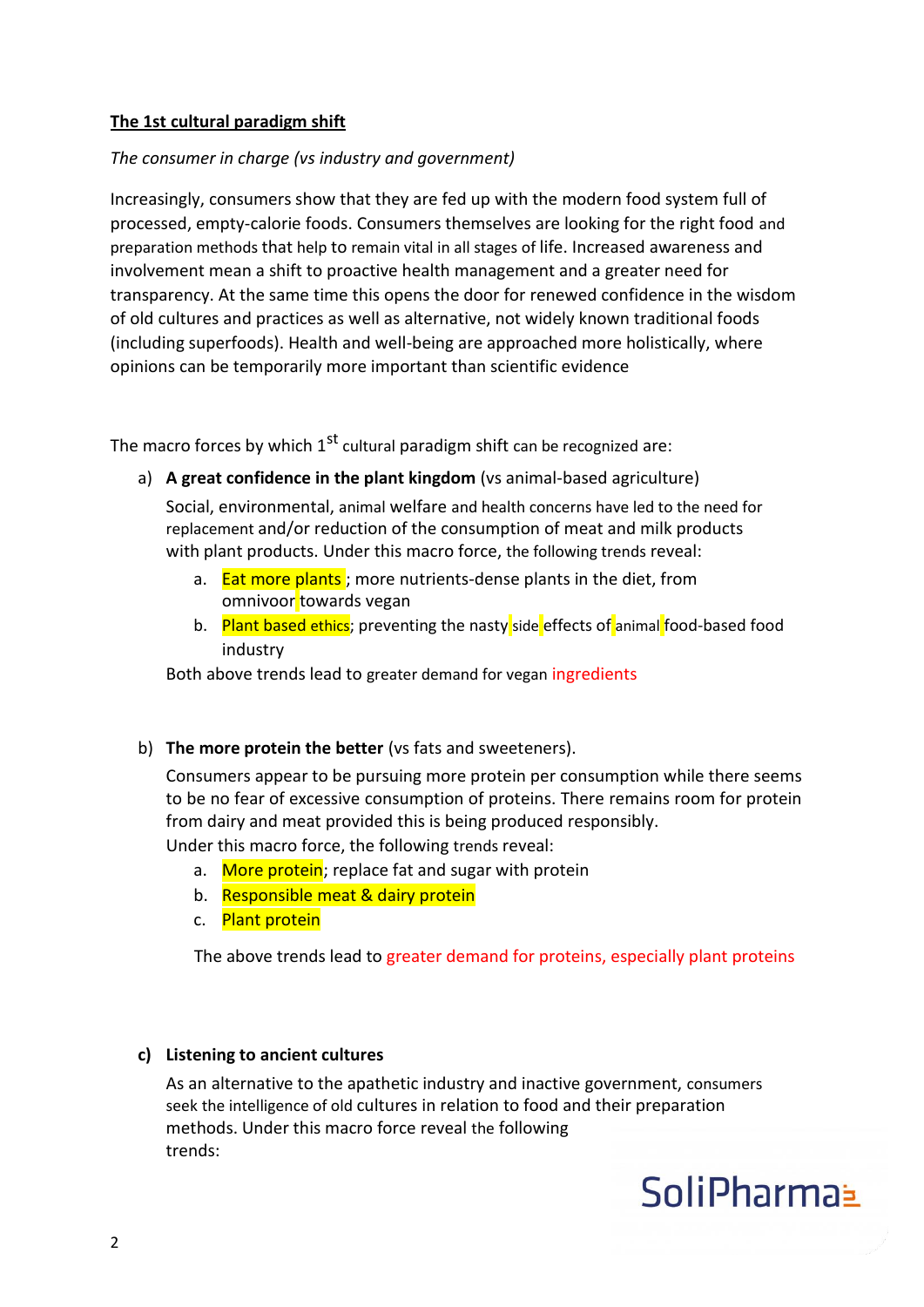- a. Time honoured processing; attention to slow-foods and preparation techniques from the past
- b. Time honoured heritage ingredients; too many of our foods comes from crops optimized on shelf life. Lost crops get new attention again

The above trends lead to the renewed introduction of ingredients from lost varieties (often as novel food)

### **d) Looking for the source of welfare diseases**

Modern dietary patterns are held responsible for various welfare diseases and conditions. Consumers are actively looking for the source of these conditions. Under this macro force, the following trends reveal:

- a. Allergens and intolerances; brands build product lines around the absence of the cause of allergy and intolerance (e.g. dairy-free, gluten-free). The industry is actively looking for replacement ingredients for daily products such as bread, pasta and milk that are a source of current allergens
- b. **Additives Free**: brands reduce, minimize or remove additives such as dyes, thickeners, stabilizers etc
- c. Contaminants Free; brands build chains that reduce or avoid the amount of contaminants such as pesticides, heavy metals and microplastics

The above trends lead to the removal of traditional excipients from recipes and more attention to the absence of allergens and contaminants

#### e) **The world is too fat** (obesity)

Alternatives to fat and sugar should make us slimmer however the cause of obesity appears more complex than we first thought. Under this macro force, the following trends reveal:

- a. Healthy Fats; by now it is found that not all fats are bad. Healthy fats e.g. omega-3 and -6 and MCTs are on the rise
- b. Sugar is bad; the industry is divided into how to deal with the negative turmoil surrounding sugar. Low glycemic ingredients, zerocalorie alternatives and new flavors are expressions of this quest

The above trends lead to increasing demand for specific oils and fats and low glycemic natural sweeteners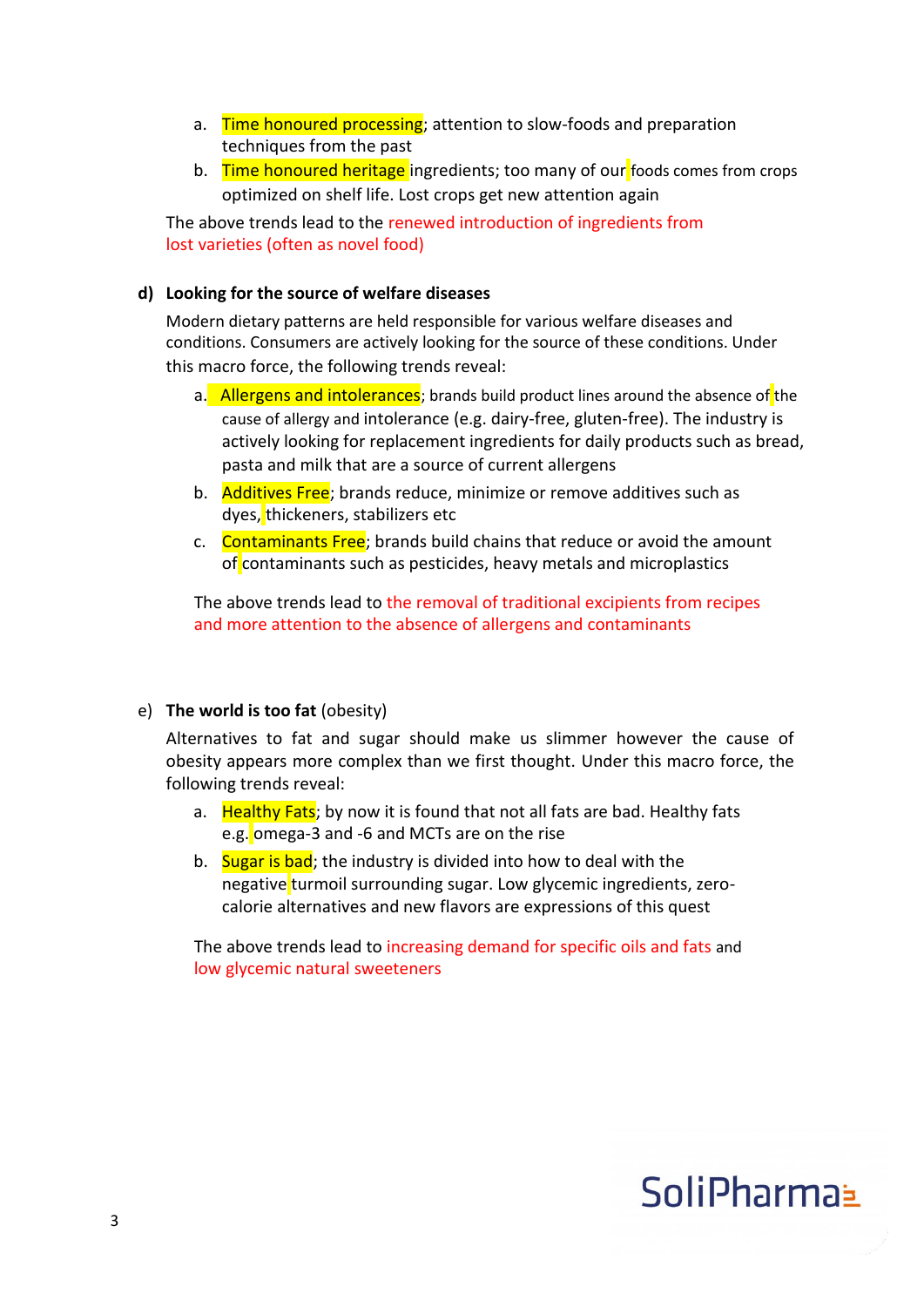### **The 2nd cultural paradigm shift**

### *Development of sustainable production chains (vs existing chains)*

The growing frustration about the apathy of large companies and the inactivity of governments has led to various alternative initiatives; companies and communities that together set up a more sustainable food production chain and in that way inherently appeal heavily to new standards and values, e.g. those of the circular economy. In this way distinguishing companies feel empowered to address and solve the problems in their backyard and in communities all over the world on which they depend. By combining creative ideas, passion and partnerships, new ways of doing business arise.

The macro forces by which this  $2<sup>nd</sup>$  cultural paradigm shift can be recognized are:

### **a) Optimization of material consumption**

By applying principles such as reduce, reuse and recycling parties aim to achieve more value from ingredients and materials than before. Under this macro force, the following trends reveal:

- a. Responsible Packaging; the emergence of new alternatives to traditional packaging.
- b. Waste Reduction; waste, formerly known as pollution, becomes energy and edible food
- c. **Efficient Materials**; product developers now have at their disposal a huge file of plant, animal and insect ingredients that have previously been overlooked and bring them very consciously to the market.

The above trends lead to a search for responsible packaging and the introduction of new ingredients from former waste

### **b) The flowering of natural products**

In response to things such as a higher purpose and more business responsibility, the natural products industry is steadily developing; industrialization can also make healthy instead of damaging or weakening. Under this macro force, the following trends reveal:

- a. Mission Driven Commerce; pioneers with a mission create the path for radical changes by setting up new infrastructures and addressing social, environmental and waste problems. In addition to addressing poverty, hunger and environmental problems, there are also brands that go a little less far and focus on stake-holders instead of shareholders
- b. Sourcing Responsibly: with improving the chain comes the duty to source more responsibly raw materials

The above trends lead to a greater demand for natural ingredients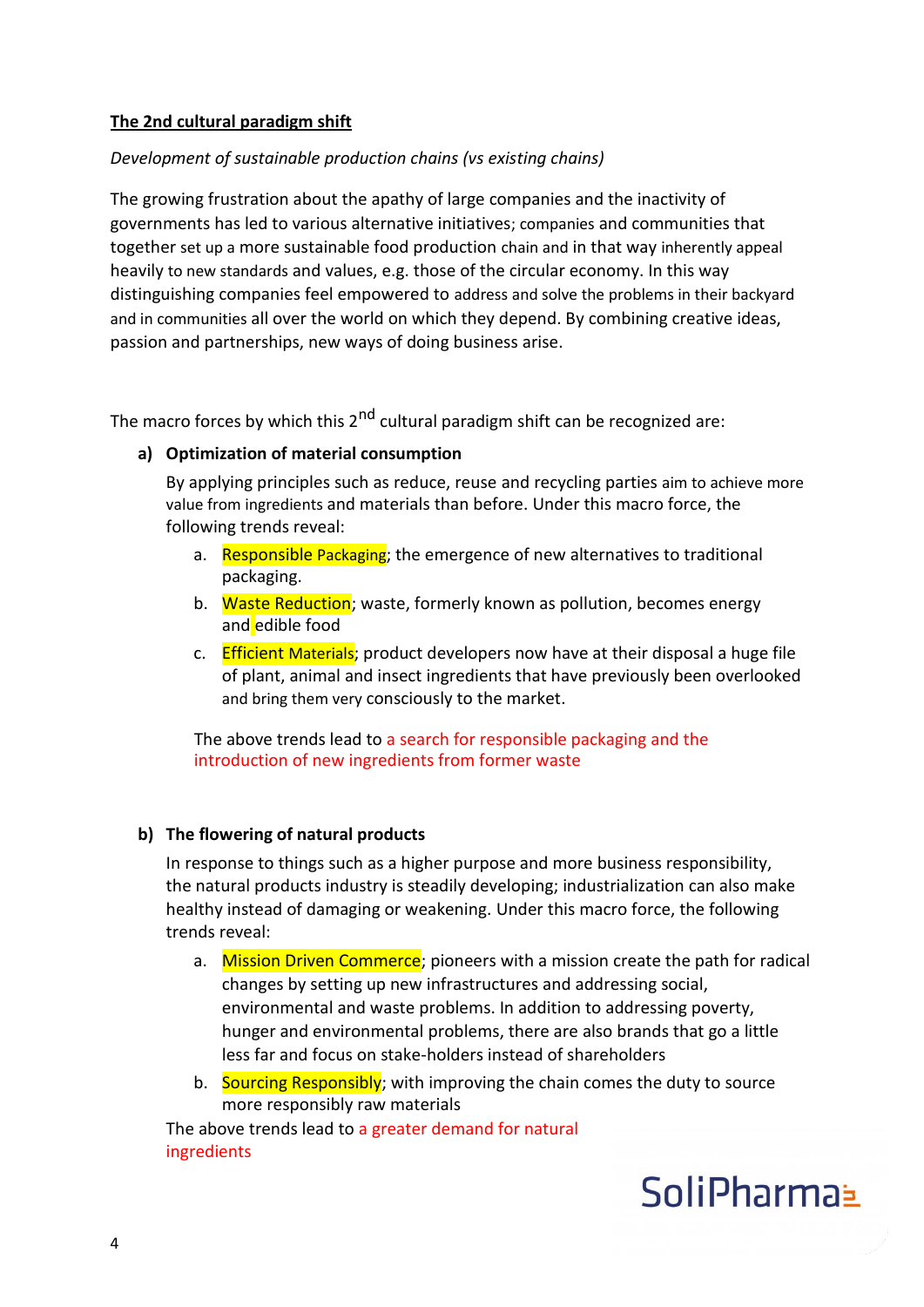#### **c) Environmentally friendly chains**

Companies pay more attention to environmental friendliness of the production chain of their products. Under this macro force, the following trends reveal:

- a. Organic; organic is a basic standard in the search for good nutrition
- b. Regenerative Agriculture; circular ecological principles prevent our planet from becoming further exhausted. This goes beyond sustainability that tries to minimize consumption in order to stop climate change

The above trends lead to a greater demand for organic and circular ingredients

### **d) Reduction of the energy footprint**

Increased attention to total energy consumption leads to other choices and new strategies. Under this macro force, the following trends reveal:

- a. Waste Becomes Fuel: based on a new approach of the production chain it is attempted to convert waste into fuel
- b. Transportation Efficiency; alternatives to the worldwide transport of products are being sought in order to reduce fossil fuel consumption
- c. Renewable Energy; brands replace fossil fuels in production and processing by renewable sources of energy

#### **e) Regaining consumer confidence**

By paying additional attention to transparency, traceability and verification, new brands are trying to restore consumer confidence. Under this macro force, the following trends reveal:

- a. Transparency; openness, honesty and transparency and sometimes even making themselves vulnerable are elements that help to restore consumer confidence
- b. Verification; verification by independent third parties can work as a connecting force between producer and consumer
- c. Traceability; is used to positively distinguish and protect commodity products of higher quality
- d. Clean Label; simplification is a way to restore confidence. Brands remove unpopular ingredients that make it easier to create simpler ingredient lists and actively market these efforts

The above trends lead to the need for greater transparency, certification and traceability while at the same time the recipes lead to fewer or friendlier ingredients declarations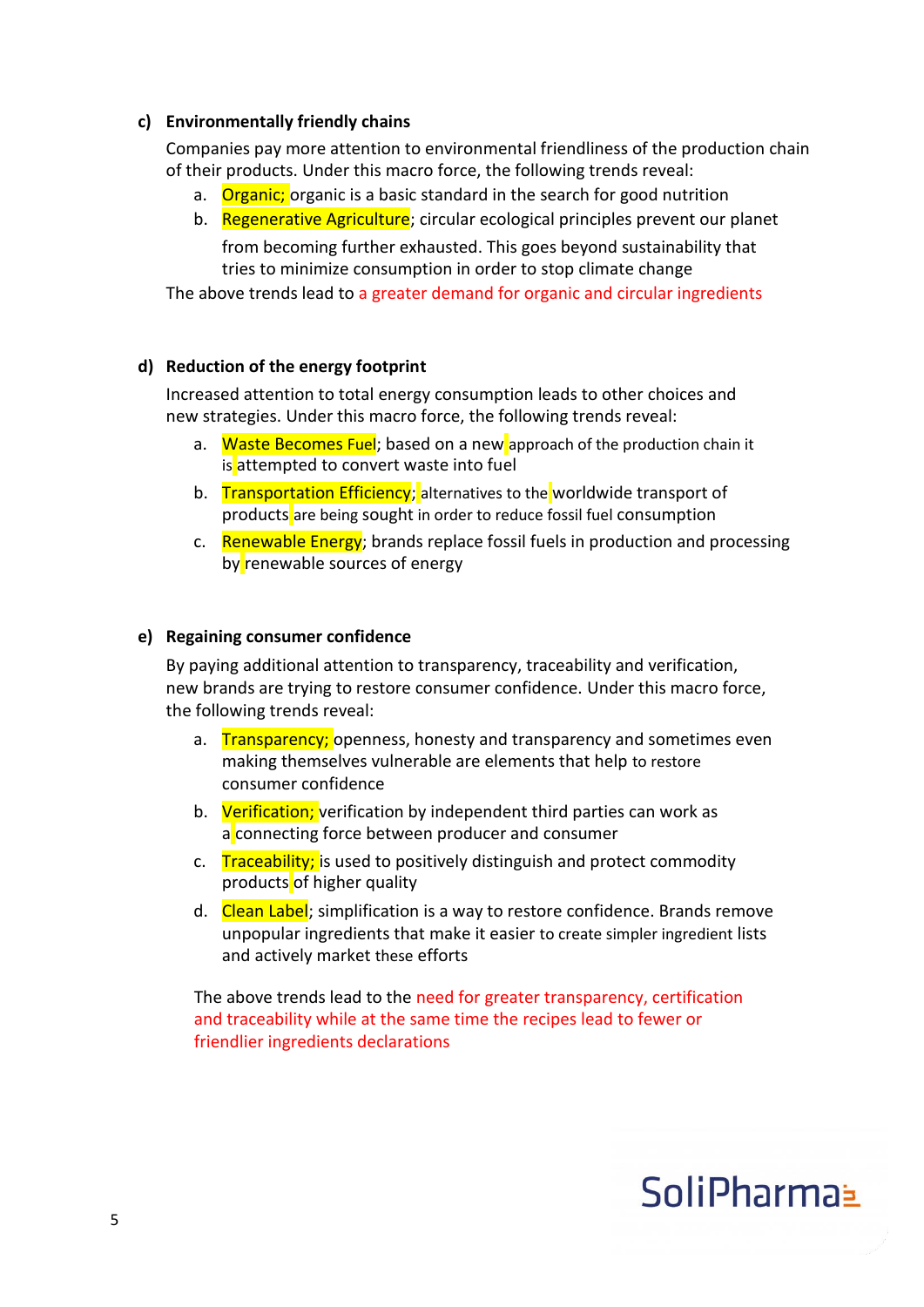### **The 3rd cultural paradigm shift**

### *Modern life has become considerably more demanding*

Modern life is busy and chaotic. Consumers feel the pressure to meet many responsibilities and challenges and seek help in the outcomes of abundantly available, science-based research and technological developments that can help them to improve their lives .

The macro forces by which this  $3<sup>rd</sup>$  cultural paradigm shift can be recognized are:

### **a) Modern conditions**

Consumers learn to deal with modern diseases, prevent them and cure them by reading the latest results of science-based research and actively testing alternative products. Under this macro force, the following trends reveal:

- a. Quest for Rest; on one hand consumers seek products that keep them alert and full of energy on the other hand products that help them relax and re-charge
- b. Brain Health; consumers are looking for products that help them to be able to optimally use their cognitive ability
- c. Eye Health; with all the blue screen light, our eyes get tired. Consumers are looking for products that help restore their eyes
- d. Digestive Health; the health of our intestines is strongly determining how we feel. Consumers are looking for products that help make and keep the intestines healthy
- e. Inflammation; to reduce the load on our body through continuous contamination with bacteria and viruses, consumers are looking for products that can reduce or prevent inflammation
- f. **Immunity;** no one has time to be sick so we are looking for products to strengthen the defense mechanisms of our body

The above recipes lead to an increase in ingredients with very specific new features

### **b) A life of vitality**

Due to the pressure of modern life, many consumers feel the need to look for diets to prevent diseases, treat conditions and optimize how they feel. Under this macro force, the following trends reveal:

- a. Healthy Microbiome; the intestinal flora is proving increasingly decisive for the proper functioning of our body.
- b. Healing Diets; consumers seek diets that can improve health and reduce triggers for diseases
- c. Endocannabidoid System; the promises of CBD are so great that this leads to many new products (experimentation and innovation)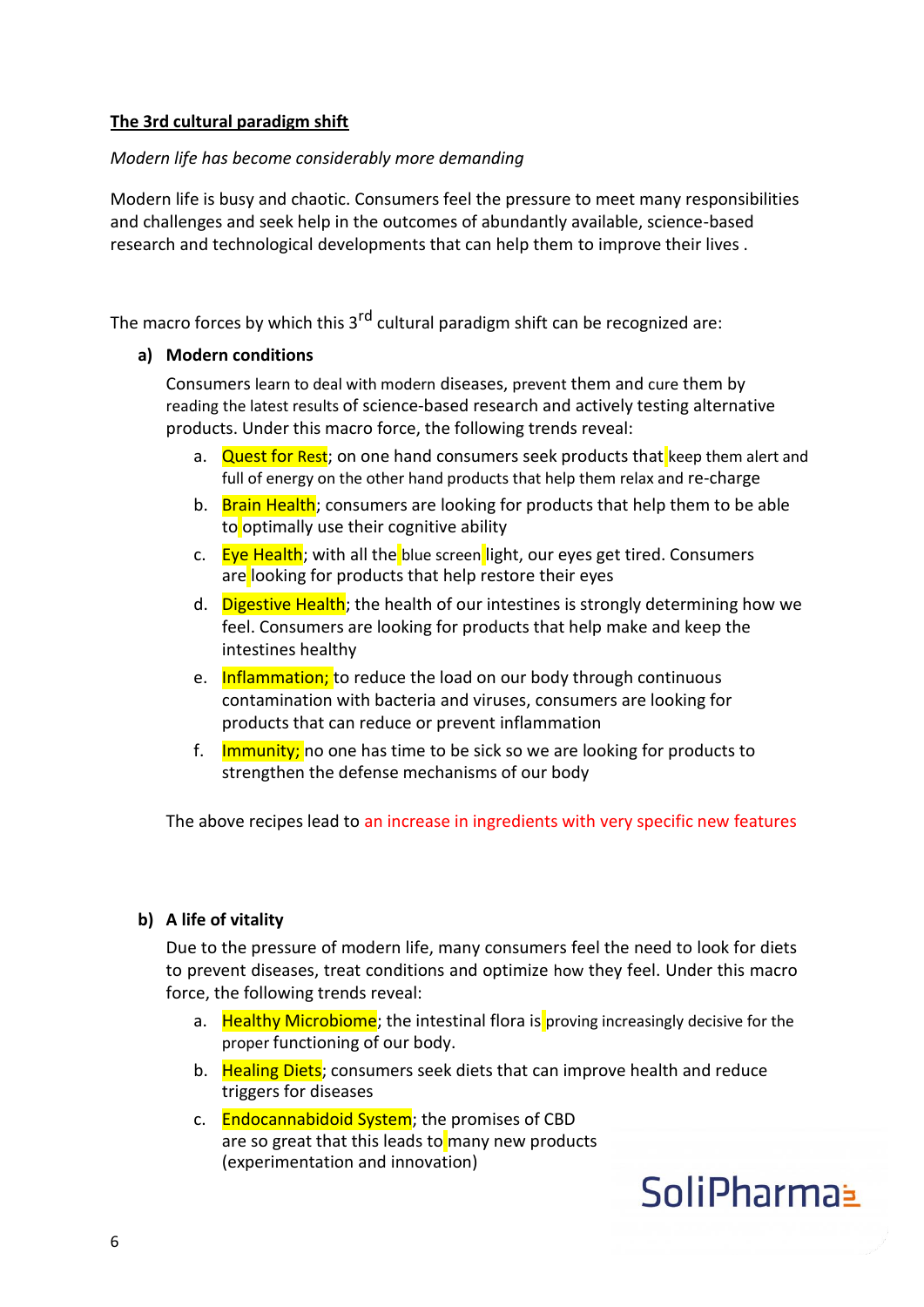The above trends lead to strong growth in CBD containing products. In addition, the number of pre- and pro-biotics continues to grow steadily

#### **c) Dealing with chaos**

Brands that offer the busy consumer new healthy convenience solutions are a basis for new confidence . Under this macro force, the following trends reveal:

a. Nutrition meets Convenience; convenience food should be nutritious yet food should also be easy to consume

#### **d) Experimenting and innovating**

Modern life includes adventure, novelty and new experiences. By becoming more global of communities, new products, ingredients and formats are a source of innovation and inspiration. Under this macro force, the following trends are revealed:

a. Adventuring; globalization leads to introduction of various new ingredients, flavours and textures

This trend leads to an increase in ingredients with very specific new features

#### **e) The power of technology**

Despite the attention to ancient cultures technology is not bad. In order to achieve lasting improvements, consumers are looking for technological progress based on value-driven objectives. Under this macro force, the following trends reveal:

- a. Deliberate technology; high tech solutions for our health problems
- b. Science first; scientific evidence as support for a brand's mission and its claims is a possibility for differentiation and contributes to consumer confidence
- c. Personalization; the need for personalisation is further being enabled by the increasing importance of science

The above trends lead to an increasing need for the underpinning of the use of certain ingredients (with technology or science)

#### **In summary, we can recognise the following developments relevant to the market:**

- increased demand for vegan ingredients
- increased demand for proteins, in particular plant proteins
- renewed introduction of ingredients from lost varieties
- removing traditional excipients from recipes and greater attention to the absence of allergens and contaminants
- increasing demand for specific oils and fats and low glycemic natural sweeteners
- a search for responsible packaging and the introduction of new ingredients from former waste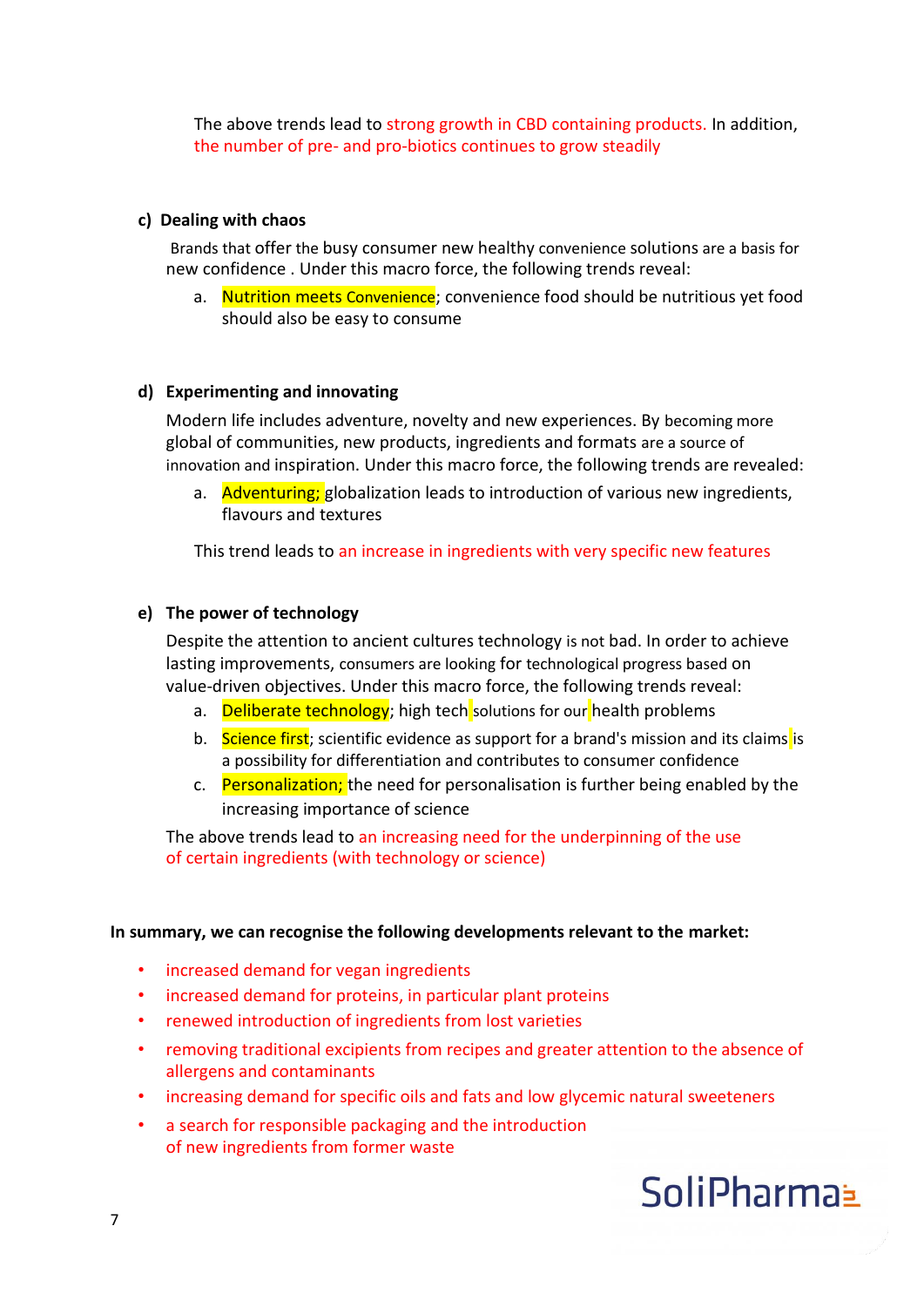- increased demand for natural ingredients
- increased demand for organic and circular ingredients
- need for greater transparency, certification and traceability while at the same time recipes lead to fewer or friendlier ingredients declarations
- an increase in ingredients with very specific new functions
- strong growth in CBD-containing ingredients
- the number of pre- and pro-biotics continues to grow steadily (irt gut health as the basis of human well-being)
- an increasing need for substantiating the use of certain ingredients (by using technology or science)

At the trade show the following developments were clearly recognizable:

- attention to proteins and, in particular, plant proteins
- attention to new ingredients from older cultures
- attention to healthy fats
- attention to natural and biological ingredients ("the revival of botanicals")
- lots of attention for CBD products



- permanent attention to pre- and pro-biotics

#### **Further spoken with the following parties:**

- 1. Aloecorp; aloe vera ingredients, certified organic. Growth and processing in Mexico
- 2. APS La Belle; ingredients from colostrum, specifically for gut-health
- 3. Ayush Extracts; ayurvedic herbs & extracts; certified organic. Production in India
- 4. Bestgrand Biotech; have high concentrated bilberry extracts (up to 80% anthocyanins)
- 5. BioBRB; make immune boosters. Also have ingredients for anti-hangover
- 6. BioNeutra; make Vitalfiber, a vegetable prebiotics and a sugar substitute with fiber content by fermentation of starch. The product can also mask the bitter aftertaste of stevia.

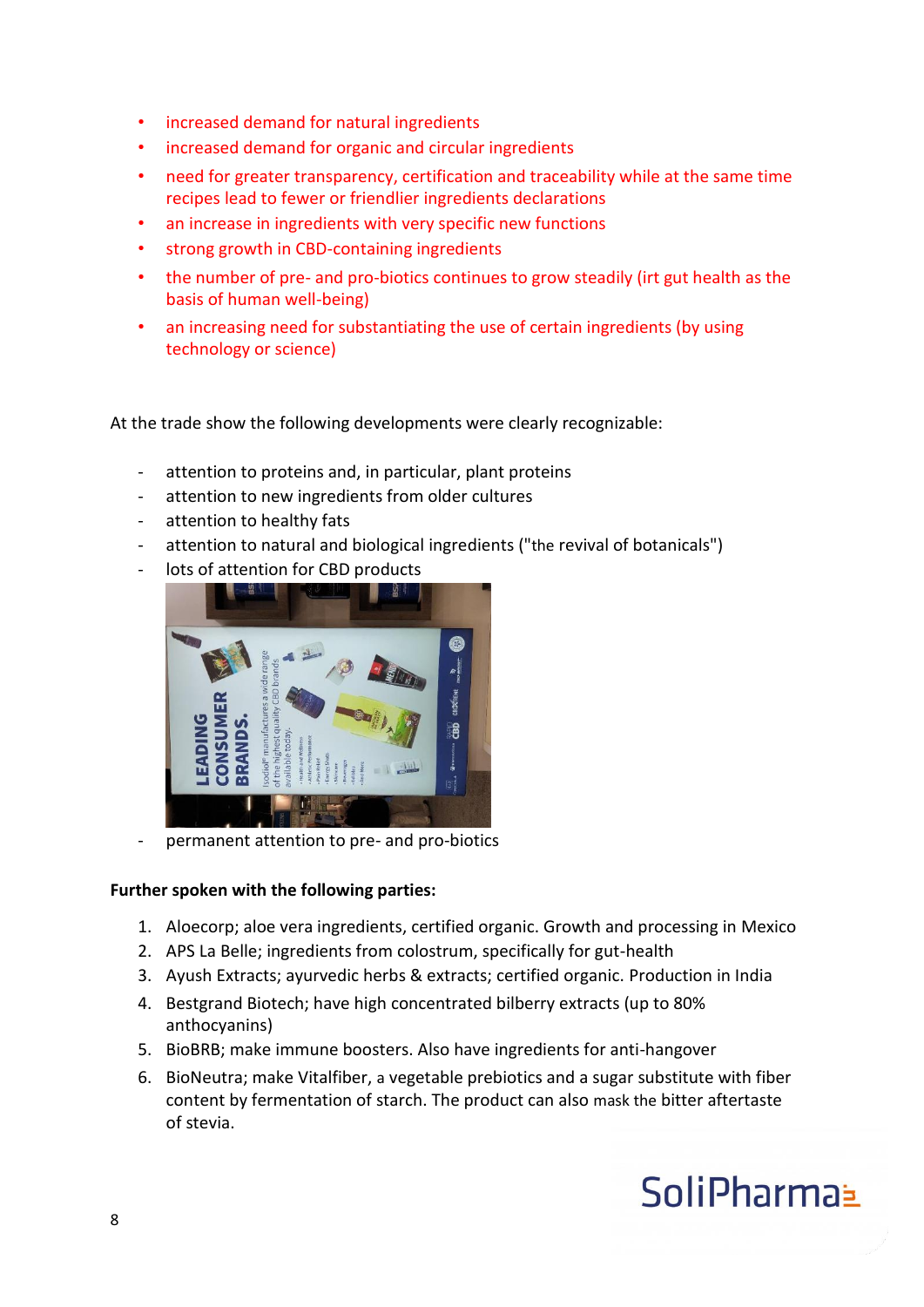- 7. Fuji chemical; very porous SiO2 (FujiSil) that can absorb CBD oil. Doesn't hold the oil under pressure.
- 8. Gazignaire; family business with fully traceable natural sustainable ingredients from own Cultivation (similar to Biohorma)
- 9. Igy Nutrition; produce egg-derived prebiotics for gut-health
- 10. Imos-Bio; sole manufacturer of imos, a prebiotics that can reduce autoimmune diseases (allergies and type-1 diabetes) Imos is not yet allowed everywhere
- 11. Invico; producer of coconut-based ingredients
- 12. M2Ingredients; and producer of organic mushroom powders
- 13. MCT Solutions; a supplier of medium chain triglycerates used in ketogenic diets
- 14. Natreon; ayurvedic ingredients with clinical evidence
- 15. Natural Sprout company; make powders of germinated seeds; contain many enzymes and are therefore higher in bio-availability
- 16. NZMP; responsible dairy products from New Zealand
- 17. Phenolaeis; bring products from palm fruit for brain health and heart health
- 18. Phytoline; producer of various vegetable proteins
- 19. Plantamex; a supplier of traceable botanicals from Mexico
- 20. Sutaya Purple Corn; deliver natural and dark purple stable dye for e.g. coatings. Made from natural purple corn
- 21. Tsuno foods; make "the only natural Magnesium" from rice
- 22. Veriflow; producer of a test kit for the rapid determination of the presence of Salmonella and Listeria
- 23. WG-Life; fermented Noni fruit, a native fruit from Hawaii and southern China (Morinda Citrifolia) and has been used as a preventive drug since ancient times

### **The trends in 2019 according to several of the CMO's present:**

- a) Elite One Source Nutritional Services; hemp, hemp, hemp + revival of natural botanicals.
- b) Global Health Labs; "CBD is overrated" "Curcumine will stay".
- c) Goodhealth; vegan peptides en CBD products
- d) Pharmatech; sees especially nootropics grow ( Nootropics are not new. The term itself has existed since 1972, in reference to the Greek words 'nous',which means spirit, and'trepein',which means bending means. Nootropics are best known as 'smart drugs', but they are also often called cognitive enhancers or intelligence boosters. These supplements can help to improve cognitive functioning, memory and concentration, as well as brain health in the long term)
- e) Phoenix Formulations; Collagen + vegetable protein + bodybuild preworkout ingredients.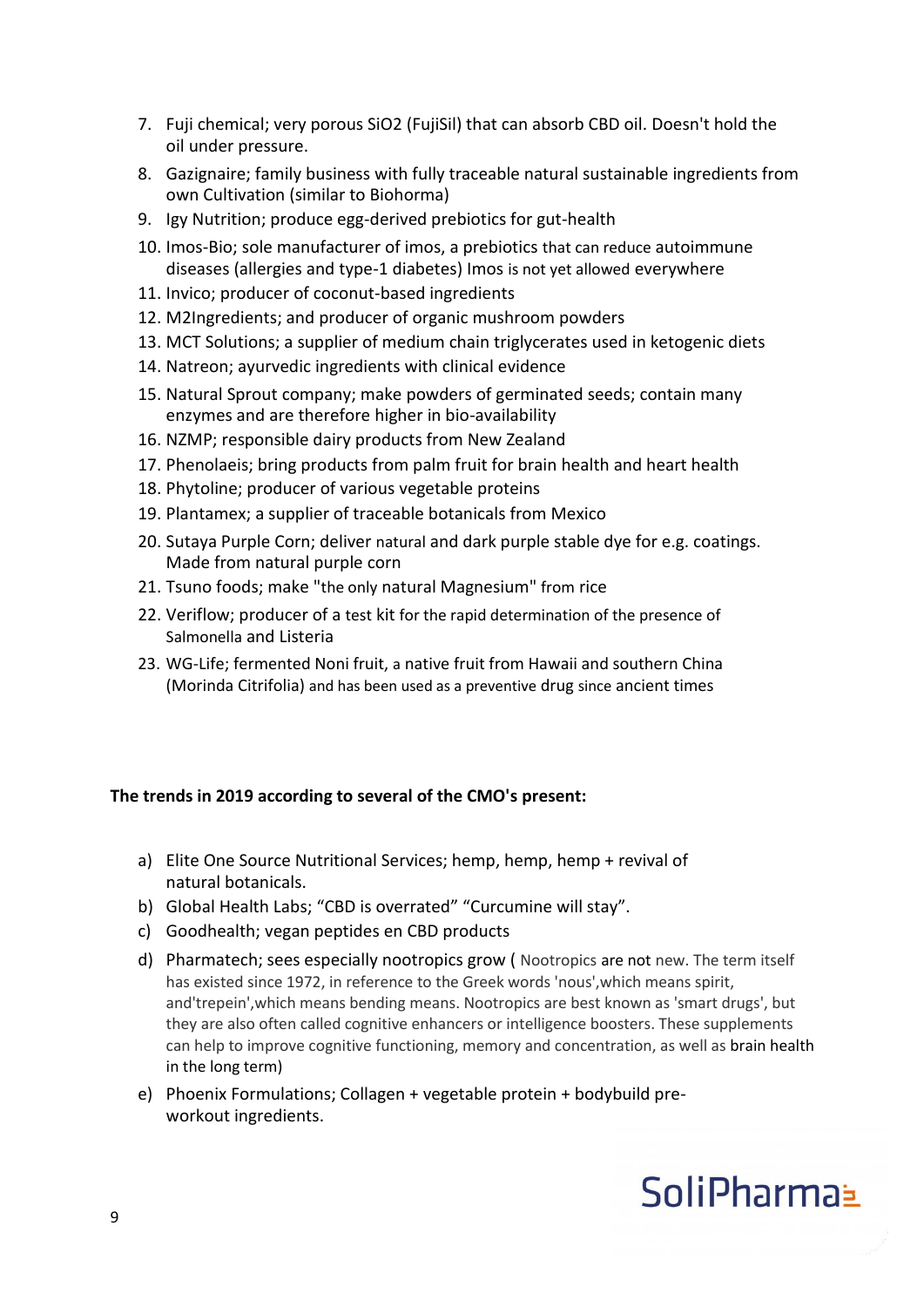- f) Robinson; eye health (against blue light from screens), immune defence, vegan protein
- g) Vesta Nutra; SAMe also in petfood is a bestseller, e-sports still virgin, lots of quinone.
- h) NMN (Nicotinamide Mono Nucleotide?) is strongly developing as an anti-aging supplement (present in higher priced supplements)
- i) Sports food supplements are increasingly used as a dietary supplement

### **Various:**

1) Herba-Link provides identification of botanicals (see photo)



2) Iron Catch without iron (see photo)



3) In sports nutrition, beta-alanine was a hot topic for recovery after exercise (see foto CarnoSyn)

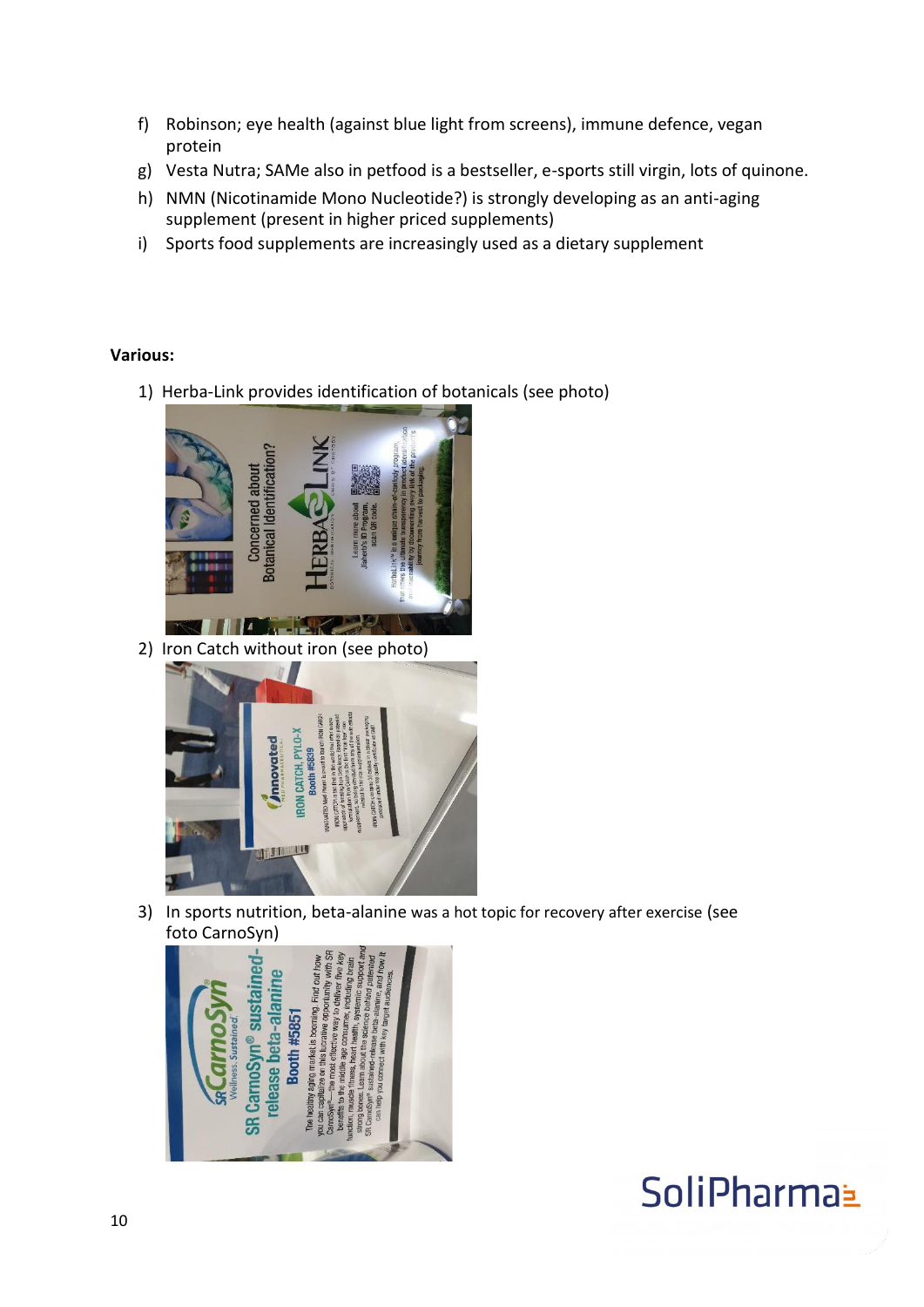4) Lepidamax; a kind of natural viagra obv a macablend(see photo)



5) NooLVL as an ingredient for the 1st generation e-sport supplements (see photo)



6) Oexiraokralin ;a new fat binder for slimming products (see photo)



7) Striking sprawl to brands (offers room for rest through company branding